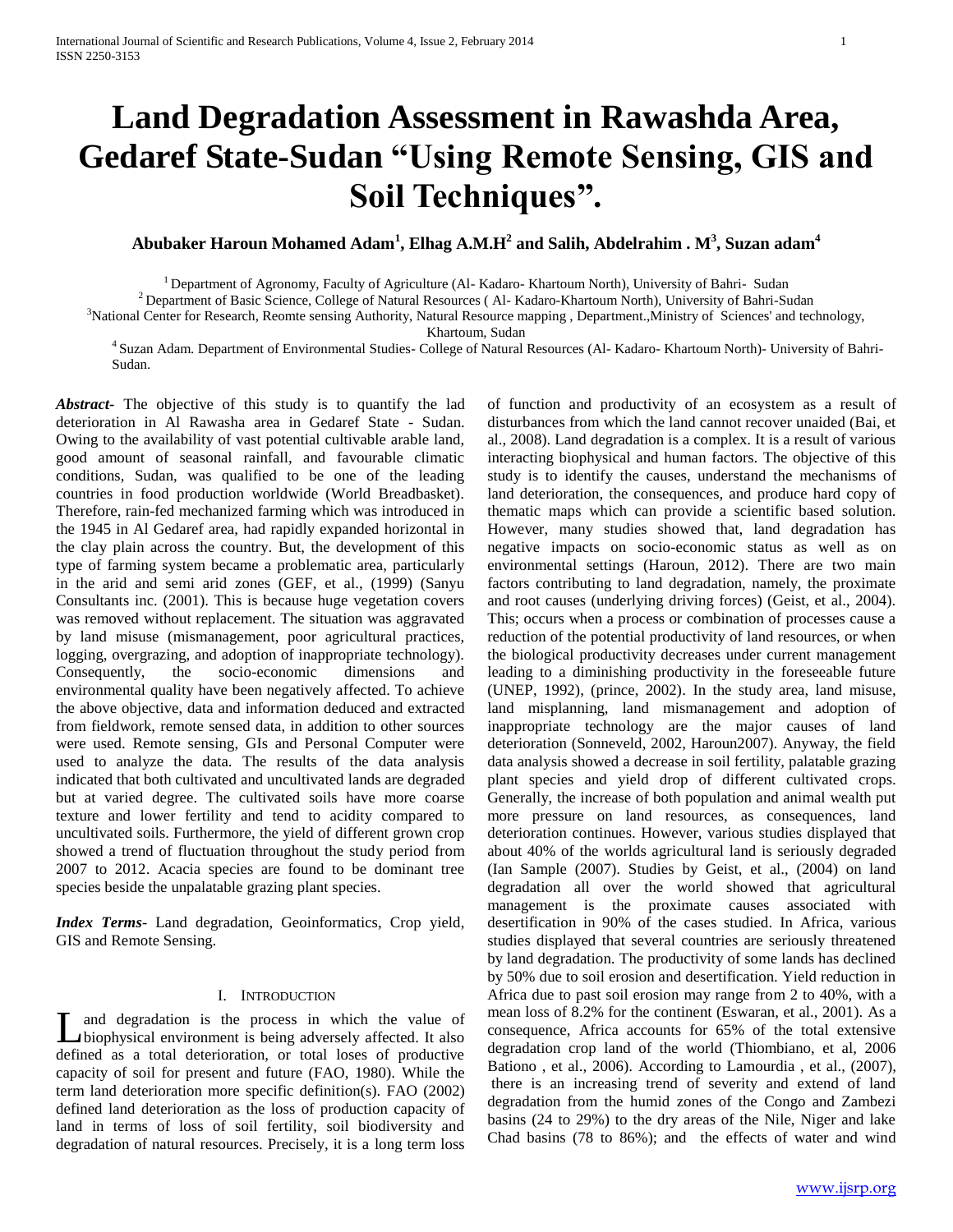erosion are also increasing along these agro-ecological zones. Land degradations in South Asian countries are widespread and have reached a severe degree. The annual loss in productivity is estimated at 36 million tons of cereal (Eswaran, et al., 2001). The main causal is wind, water erosion, water logging and lowering of ground water. The study found that 140 million hectares (43%) of the region's total agricultural land, suffered from one form of degradation or more. Out of this, 31 million hectares were strongly degraded and, 63 million hectares moderately degraded. The worst country affected was Iran, with 94% of agricultural land degraded, followed by Bangladesh (75%), Pakistan (61%), Sri Lanka (44%), Afghanistan (33%), Nepal (26%), India (25%) and Bhutan (10%) [ FAO, and UNEP (1994)]. In Asia, studies reflected that 50% of irrigated soils in Central Asia are Salinized and/or waterlogged (Paroda, 2007). The cause of land degradation is the intensive cropping, monocropping, overgrazing, mining, logging, lack of appropriate soil fertility management, and invasive species (UNCCD, 2003). In Australia, about two thirds of agricultural land is degraded by soil erosion, soil salinity, soil acidity and soil contamination Cribb, J (2010). Considering the land degradation on global scale, it is found that the annual loss is about 75 billion tons of soil. Therefore, soil degradation is a serious threat in the United States as well as the world around. It is estimated that the total annual cost of erosion from agriculture in US is about US\$44 billion per year (Eswaran, et al., 2001). The main, causes are human activities such as agriculture and deforestation. It is estimated that soil erosion is costing about "\$44 billion a year in damage to farmland, waterways, infrastructure, and health" (Kaiser & Proffitt, 2004). It is also predicted that if farmers did not replace the lost water and nutrients, "U.S. crop yields would drop by 8% per year". Moreover, 22,661 species in the United

States are threatened (Kaiser, et al., 2004). However, despite the importance of land deterioration, only few data are available. Therefore, it is necessary to carry out this study to obtain accurate, updated and reliable data to enables stockholders, environmentalist, planners and decision makers to select the best options for sustainable land use (Haroun, 2012). Based on the above objective, soil attributes as well as yield of cultivated crops are studied. Integrated remotely sensed and geographical Information System (GIS) technology was used. The results are presented in forms tables, thematic maps and bar charts.

## II. STUDY AREA

 Al Rawashda, is located in Gedaref State. It is situated within the latitudes 14º .20´ N and longitudes 35º.40´ E. With total area of 64, 280 feddan (Fig1). The area located in the savanna region. It receives an average annual rainfall of 450 mm. The soil is described as cracking clay soil (Harrison et al, 1958). The existing vegetation cover includes bushes, trees and different annual plant species. The dominant tree species includes *Acacia seyal, A. Senegal, A. nylotica* beside other tree species like *Commiphora Africana, Bosia senegalensis*. As far as the annual plant species concern, Sudan grass spp., *Cymbopogon spp*. *Sorghum halepense*., *Chorch olitorius, Dactylocetenium aegyptium, Striga hermanthica*, *Ipomoea cordofana* , are the most widespread in the study area. However, five (5) land uses are identified, the agricultural land, forestland, rangeland, barren land and residential area. The thick forests and rich ranges of Al Rawasha area have undergone serious deterioration as a result of logging, deforestation and over grazing.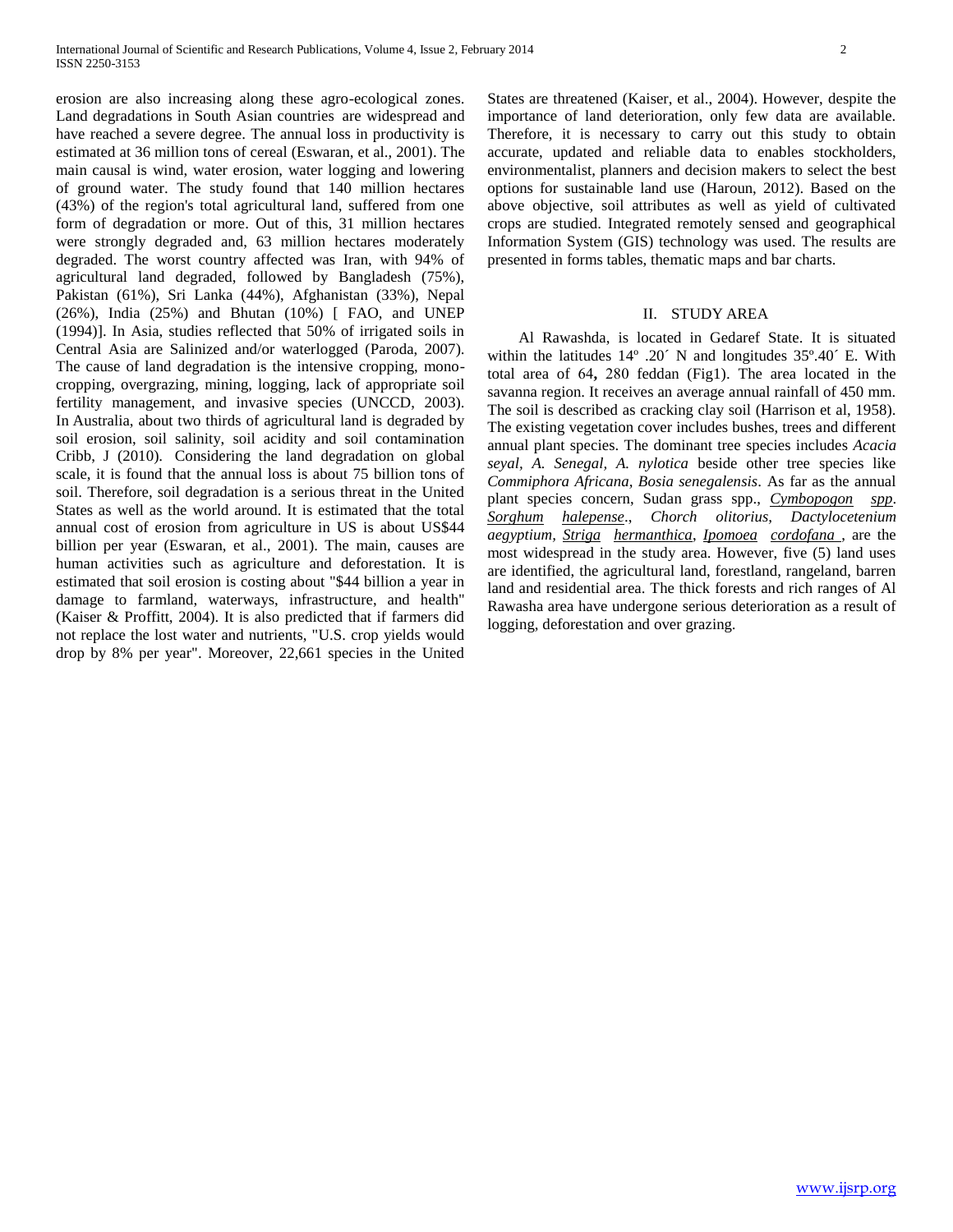

**Fig (1) Location map of the study area.**

#### III. METHODOLOGY

#### **Remote sensing:**

 Field work was conducted during the period from 15 to 25<sup>th</sup>\_ May, 2012. Aided by Global Positioning System (GPS) receivers (Garmin 60C); when check sites were located. Radiometric and image to ground points geometric corrections were conducted. Then, two false colour composite (FCC) subsets images from Landsat TM and ETM dated (2007 and 2012) covering the study area (64280 feddan) were used in this study. Thereafter, the images were analyzed by GIS software.

#### **Soil attributes**:

 Following the determination of the study area, by Auger, random soil samples were taken from both, cultivated and uncultivated lands. The samples were analyzed in Laboratory of Environmental and Natural Resources Research Institute,- Khartoum-Sudan in 2012). Different soil sample strategies were applied depending on satellite image interpretation, morphological and different physical properties (colour, texture, structure…etc.) to determine:

- Soil Reaction: Soil pH was measured in soil paste using analogue pH-meter JENWAY.
- The Electrical Conductivity (ECe): The electrical conductivity of the saturation extract (ECe) was measured by conductivity meter WAPcm 35 (model cm 35).
- Soil Texture.
- Nitrogen.
- Potassium and,
- Phosphorus.

#### **Vegetation attributes measurement:**

 Muller method, the so called" The Point-Centred Quarter method" for tree sampling was adopted to determine:

- Types of tree species in the study area
- Dominant tree species in the study area and
- Other plant species present in the study area also recorded.
- **Yield of the grown crops:** Yield during  $2007 2012$  is used as an indicator for soil deterioration.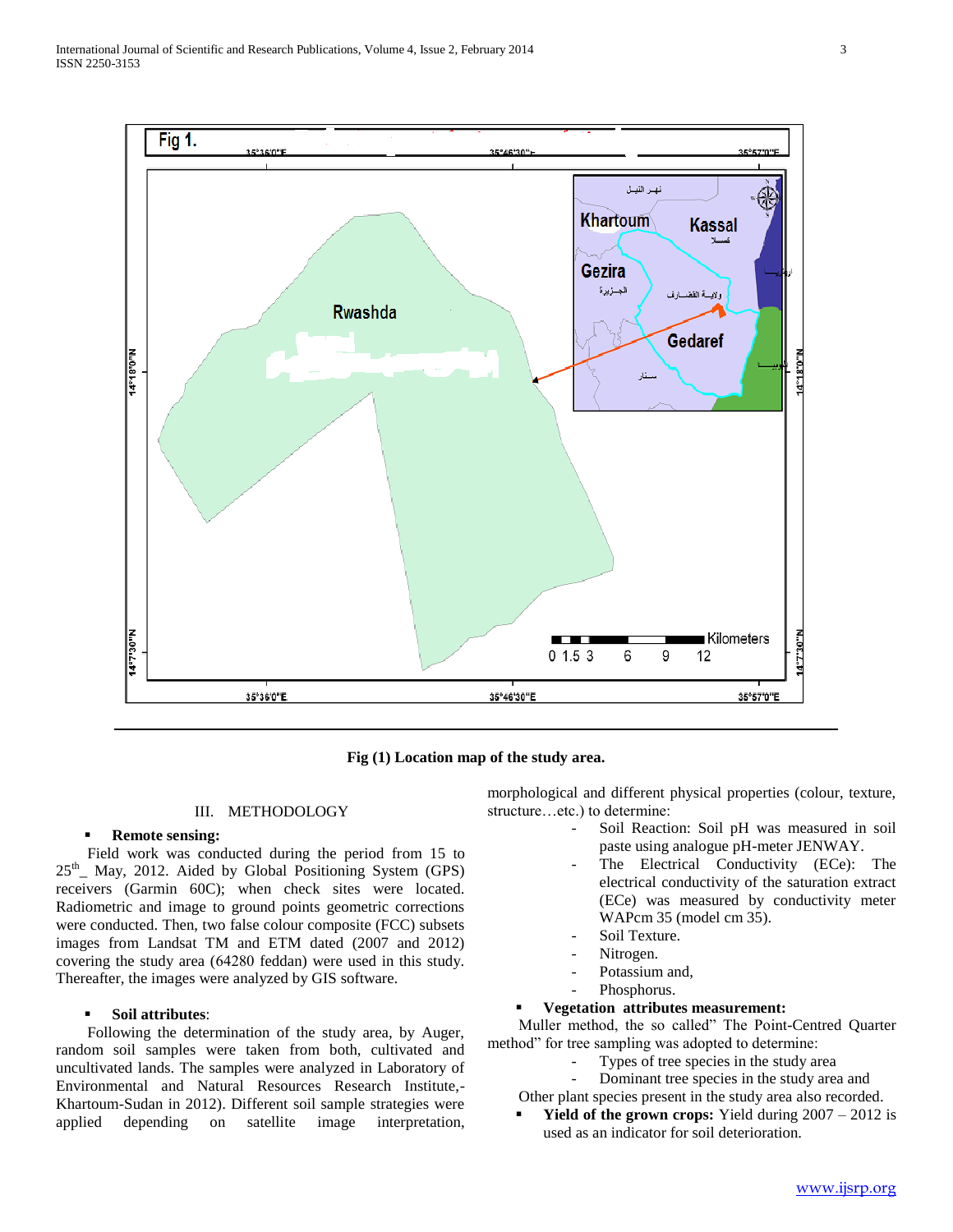#### IV. RESULTS AND DISCUSSION

 The results of soil data analysis indicated that most of the soils of the study area are non-saline, slightly alkaline; except some buckets in the middle, top north east, and southern parts of the study area which was slightly saline (Cultivated land) (see figures 2, 3 and table1). Nitrogen, Potassium and Phosphors values indicated that most of the studied areas have lower Nitrogen, Potassium and Phosphors contents. This may be due to water erosion (See Figures 4, 5, 6 and table1).

 The spatial variability of ECe for the surface are shown in Figures 2 and table 1 indicating that Soils with values of ECe 1.5 – 3.6 dS/m. This located in the middle, and some eastern parts of the study area.

 The results of field work and survey indicated signs of land degradation which might be due to land mismanagement.

 The soil Reaction (pH): The analysis of the soil samples revealed that the soil reaction ranged from moderate to slightly alkaline, which is unexpected for soils of arid and semiarid region (see fig 3).

 In general, the analysis of soil texture of cultivated land showed various types of soils, these are: Silt loam, Loam, Silty Clay, Silty Clay Loam and silty clay. But the cultivated had greater rate of coarse texture (sand) compared to uncultivated land (Fig. 1). This is may be due to increasing surface water run off and erosion in the cultivated land. As far as the crop yield concern, the average yield of all grown crops is poor, below the world average (Table 2). The reasons may be due to monocropping, use of no fertilizer, rainfall irregularity, and poor land management. Similar results were found in Renk area in Upper Nile State and also in different parts of the world (Haroun, 2007). However, adopting some practices had improved the situation. Among these: In Nigeria, study showed that the coarse-textured soils are weak, low productivity, do not retain adequate water and nutrients for sustainable production. They produce poor harvest. By introduction of different field practices, substantial yield increase was obtained (F.K. Salako, 2003). Study under rain fall farming in Faisalabad, Pakistan, reflected that agronomic management practices can improve the soil fertility and crop productivity on sustainable basis. Also, the deep tillage practice with mulch treatments have performed best for soil bulk density, total soil porosity, root penetration resistance and grain yield (Javeed et al., (2013). Another study on long-term effects of management systems on crop yield and soil physical properties of semi-arid tropics of Vertisols indicated that minimum tillage gave high porosity, improved water logging, favoured changes in soil physical, and hydrological properties. Thus, it contributed in increasing and sustaining the crop productivity, which recorded about 5 times higher compared to traditional management system (Pathak, et al., 2011).

 Furthermore, the vegetation analysis reflected the domination of *Acacia seyal,* followed by *Acacia mellifera, Acacia nubica* and *Balanites aegyptiaca*. Furthermore, along with the trees, different grasses and other plants species are found which flourish the grazing plants species in the study area.

#### V. CONCLUSION AND RECOMMENDATION

 The study revealed different signs of land degradation in the study area which is reflected by the changes in soil chemical properties.

 The cultivated land showed changes in soil chemical like increase of salinity in some parts and alkalinity in other parts as well as physical properties such as an increase of coarse texture. These changes will have negative impact on soil productivity amd crop yield.

 The observed degraded land is due to increased anthropogenic activities as well as natural factors.

Based on these finding the following recommendations can be stated:

- 1. The reclamation of the slightly saline and/or alkaline pockets of the soils that found in some parts of the study area should be attempted.
- 2. Application of macro and micronutrients is essential at the following rates:
- Phosphorous is recommended to be applied at the rate of 50 kg / feddan of triple superphosphate (%P  $= 46\%$  P2O5) applied before sowing. Other sources e.g. diammonium phosphate (DAP= 21% nitrogen) may be used.
- Potassium is recommended to be applied at the rate of 50 kg /feddan before sowing. The recommended source is potassium sulfate to make use of the contained sulfate to lower the pH of alkaline soils which affects the availability of the macro and micronutrients.

3. Effective extension services to be introduced.

4. Introduction of new cropping pattern.

 5. To sustain the rain-fed farming, the old design should be changed, modified, redesigned or readjusted so that to address the socio-economic and environmental issues.

- 3. Mobilization and optimal use of water resources ie. Water harvest and spread techniques. To be adopted.
- 4. Cultivation of improved varieties.
- 5. Rehabilitation of range.
- 6. Immediate action plan towards natural resources (soil, forest, biodiversity, range) conservation is urgently needed

#### **REFERENCES**

- [1] Bai, Z. G. and Dent, D. L., (2008): Proxy global assessment of land degradation: Soil Use and Management Volume 24, Issue 3, pages 223– 234, September 2008 Email Conference, October 9 to 4 November, 2002.
- [2] Baringo Semi Arid Land Area, Master Plan, Japan International Cooperation Agency (JICA), Ministry of Agriculture and Rural Development (MOARD GE F and IFAD (1999): Tackling Land Degradation and Desertification: http://www.ifad.org/events/wssd/gef/GEF\_eng.pdf
- [3] Bationo, A., Hartemink, A., Lungu, O., Naimi, M., Okoth, P., Smaling, E., Thiombiano. L.(2006): African Soils: Their Productivity and Profitability of Fertilizer Use. Background Paper Prepared for the African Fertilizer Summit. Abuja, Nigeria
- [4] Cribb, J (2010). The Coming Famine. Free public lecture 21st April 2010 www.sustainable.unimelb.edu.au/contents/pages/freep- ubliclecture.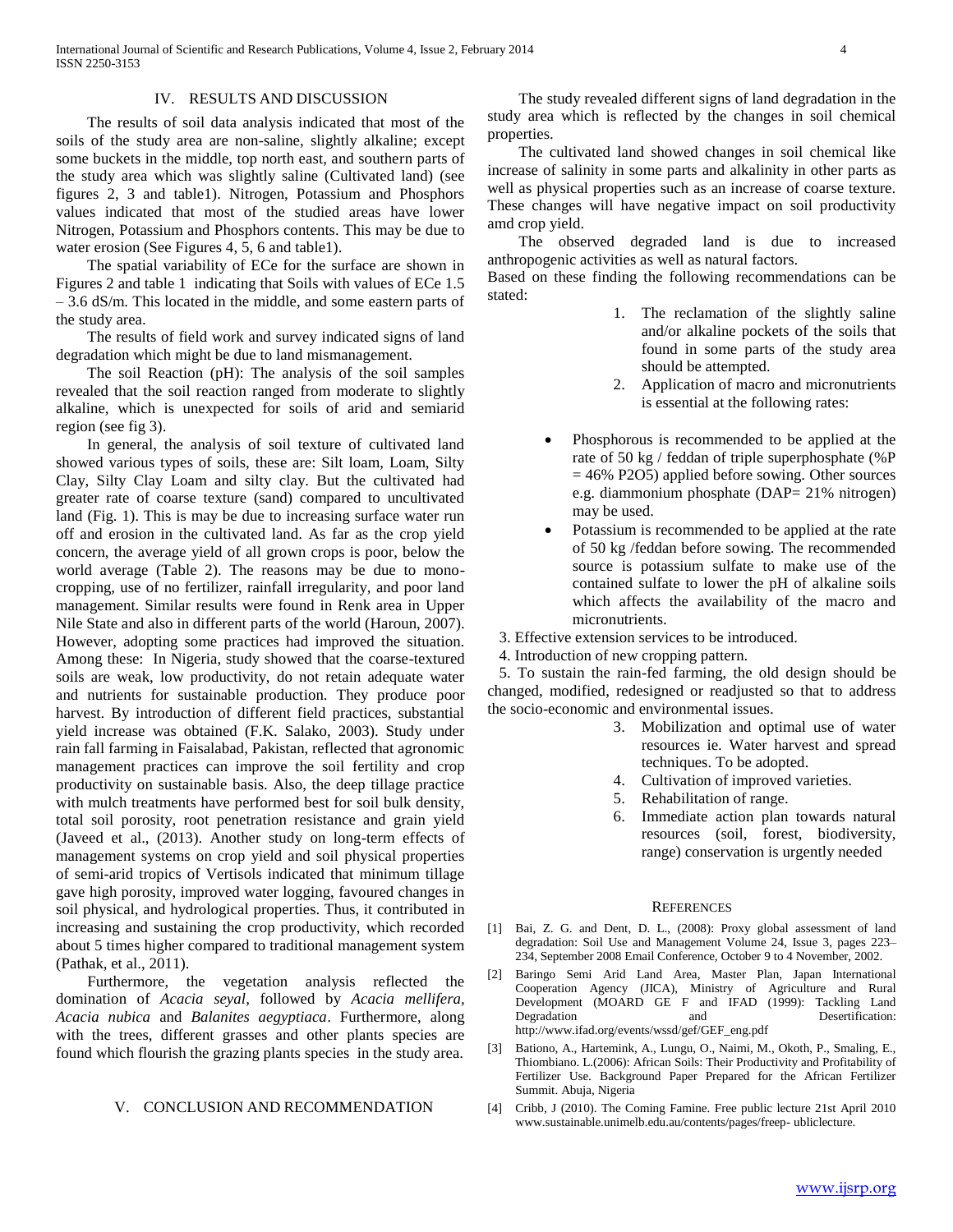- [5] Geist, H., Lambin, E. (2004): Dynamic Causal Patterns of Desertification. Bio-Science September 2004 / Vol. 54 No. 9.
- [6] H.M.R. Javeed , M.S.I. Zamir, A. Tanveer, M. Yaseen (2013): Soil Physical Properties and Spring Maize (zea mays L) as influence by Tillage Practices and mulch Treatments.
- [7] Harrison, M.N. and Jackson, J.K. (1958):The Ecological classification of Vegetation of the Sudan> Oxford University Press, UK.
- [8] Haroun, A. M. Adam (2012): Land Use and Land Cover Change Detection by Modern Integrated Technology (GIS & remote Sensing). Case study of Shomadi Area- Renk County- Upper Nile State- South Sudan.PhD Thesis Sudan University of Science & Technology.
- [9] Ian Sample (2007)."Global food crisis looms as climate change and population growth strip fertile land". The Guardian. Retrieved 2008-07-23.
- [10] F.K. Salako, (2003): Soil Physical Conditions in Nigerian Savannas and Biomass Production.
- [11] FAO (2002): Land Degradation & Rehabilitation Philosophy & History: First Meeting of Technical Advisory Group for LADA – FAO, Rome, January 2002.
- [12] FAO. 1976. A framework for land evaluation. FAO Soils Bulletin 32. FAO, Rome.
- [13] Kaiser, J. & Proffitt, F. (2004). Wounding earth's fragile skin. Science, 304(5677).
- [14] LADA, 2000, Report of the International Workshop on Dryland Degradation Assessment (LADA) Initiative (FAO, Rome; 5-7 December 2000).
- [15] Lamourdia Thiombiano and Ignacio Tourino- Soto(2007): Status and Trends in Land Degradation in Africa - Environmental Science and Engineering 2007, pp 39-53 FAO, and UNEP (1994):Third World Network: (http://www.twnside.org.sg/title/land-ch.htm.
- [16] Muller-Dombois and Ellenberg (1974): Aims and Methods of Vegetatio Ecology. NY: John Wilely and Sons, page 93-120"The Count plot Method and Plotless Sampling Techniques".
- [17] Paroda R (2007): Addressing the Challenges for Sustainable Agriculture in Central Asia CGIAR PFUandICARDA CAC,Tashkent,Uzbekistan,February2007.
- [18] Pathak, P., Wani, S. and Sudi, R. (2011): Long-term effects of management systems on crop yield and soil physical properties of semi-arid tropics of Vertisols. Agricultural Sciences, 2, 435-442. doi: 10.4236/as.2011.24056)
- [19] Prince, S., D (2002): Spatial and temporal scales for identification of desertification in Reynolds J F and Stafford Smith D M eds Global desertification: do humans cause deserts? Dahlem Workshop Report 88 Dahlem University Press, Berlin 24– 37
- [20] Sanyu Consultants inc. (2001), The Study on the integrated Rural Development Project in the United Nations Environmental Programme (UNEP) (1992): Land degradation.GEO-3: Global Environmental Outlook.
- [21] Sonneveld, B. G. J. S. 2002. Land Under pressure: The Impact of Water Erosion on Food Production in Ethiopia. Shaker Publishing. Netherlands.
- [22] United Nations Convention to Combat Desertification (UNCCD): Sub regional partnership building forum for central Asian Republics: Controlling land degradation and poverty through enhanced UNCCD implication convened under the aegis of the strategic partnership to combat desertification in Central Asia (SPA) Tashkent, Uzbekistan 30 June – 4 July 2003
- [23] United Nations Convention to Combat Desertification (UNCCD) (2003): Land degradation in Asia and Activities related for UNCCD Implementation. Sixth Regional Meeting of the Asian Focal Points, Abu Dhabi, June 7-9, 2003.
- [24] World Resources Institute. (2006). Biodiversity and protected areas. Retrieved July 21, 2007, from http://earthtrends.wri.org/text/biodiversityprotected/country-profile-190.html

#### AUTHORS

**First Author** – Abubaker Haroun Mohamed Adam, Department of Agronomy, Faculty of Agriculture (Al- Kadaro- Khartoum North), University of Bahri- Sudan. Mobile (+249) 0912892429. Email: abubakerharoun@gmail.com

**Second Author** – Elhag A.M.H, Department of Basic Science, College of Natural Resources ( Al- Kadaro-Khartoum North), University of Bahri-Sudan. Tel:(249) 0912815884. Email: remotesensing\_9@yahoo.com.

**Third Author** – Salih, Abdelrahim . M, National Center for Research, Reomte sensing Authority, Natural Resource mapping , Department.,Ministry of Sciences' and technology, Khartoum, Sudan, Mobile:+249-9-1242137. Email:

abdelrahim\_rsa95@hotmail.com.

**Fourth Author** – Suzan adam, Suzan Adam. Department of Environmental Studies- College of Natural Resources (Al-Kadaro- Khartoum North)- University of Bahri-Sudan.

### **Table (1) Results of soil physical and chemical properties of the study area (2012)**

| Sample<br>No.  | <b>PH</b> | EC<br>cls<br>mm <sup>°</sup> | Total<br>N(%) | $P$ mg/L | $K$ mg/ $L$ | Moisture<br>Content | Clay<br>(% ) | Silt $(\%)$ | Sand $(\%)$ | Soil<br>Texture      |
|----------------|-----------|------------------------------|---------------|----------|-------------|---------------------|--------------|-------------|-------------|----------------------|
|                | 7.22      | .55                          | 0.91          | 16.5     | 3.25        | 2.81                | 23.79        | 64.51       | 11.70       | Silt loam            |
| 2              | 7.20      | 159.70                       | 0.23          | 21.0     | 3.25        | 3.12                | 23.87        | 41.50       | 34.64       | loam                 |
| $\overline{3}$ | 7.50      | 253.00                       | 0.49          | 10.0     | 4.35        | 2.52                | 49.36        | 41.24       | 90.40       | Silt clay            |
| $\overline{4}$ | 6.91      | 313.00                       | 0.34          | 18.0     | 1.60        | 2.27                | 29.85        | 51.63       | 18.52       | Silt<br>clay<br>loam |
| 5              | 7.37      | 206.00                       | 0.17          | 16.5     | 6.55        | 2.45                | 24.62        | 24.82       | 25.55       | loam                 |
| 6              | 8.00      | 153.00                       | 0.57          | 9.0      | 3.25        | 2.67                | 45.23        | 44.79       | 9.98        | Silt clay            |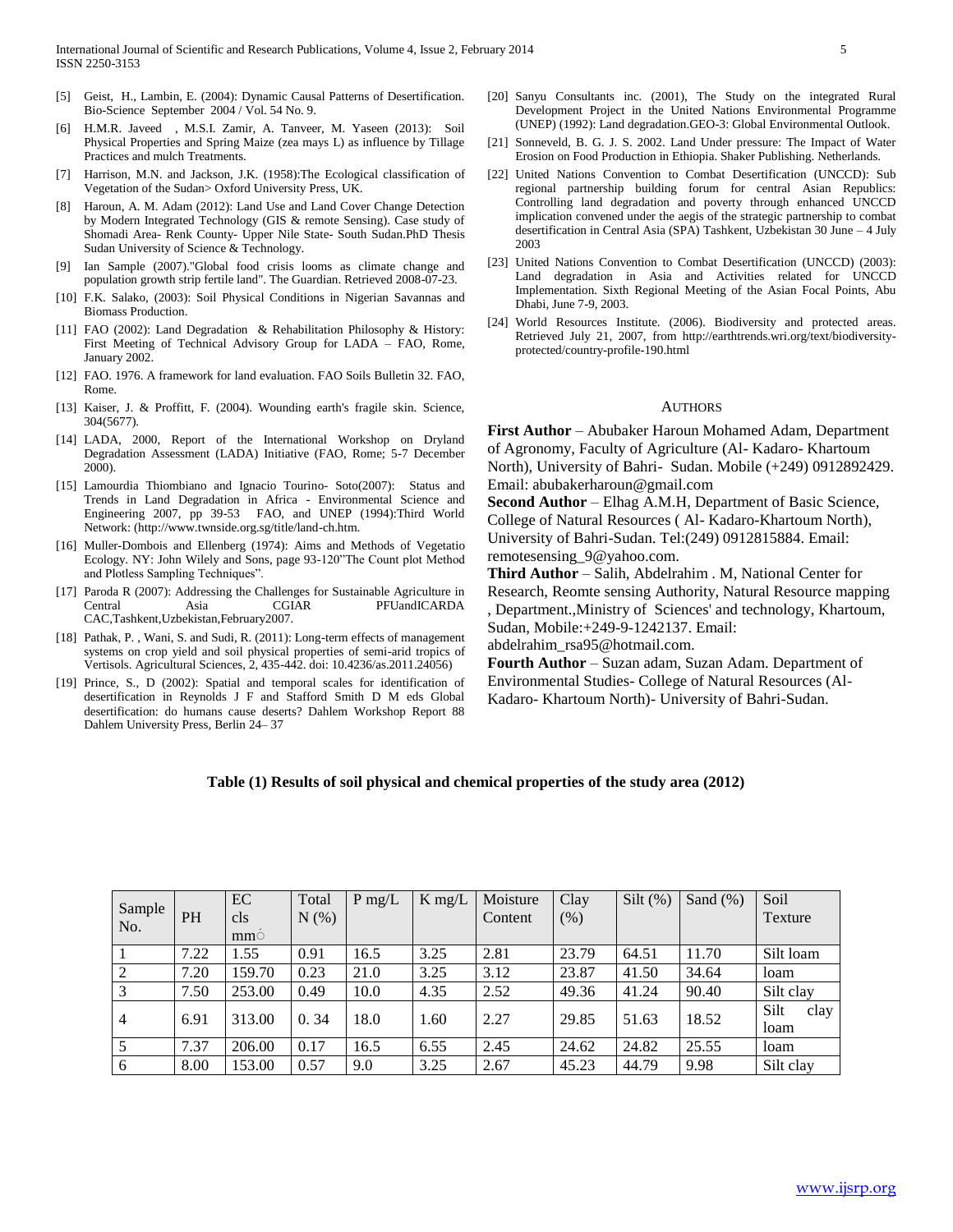

# **Figure (2) ECe values**



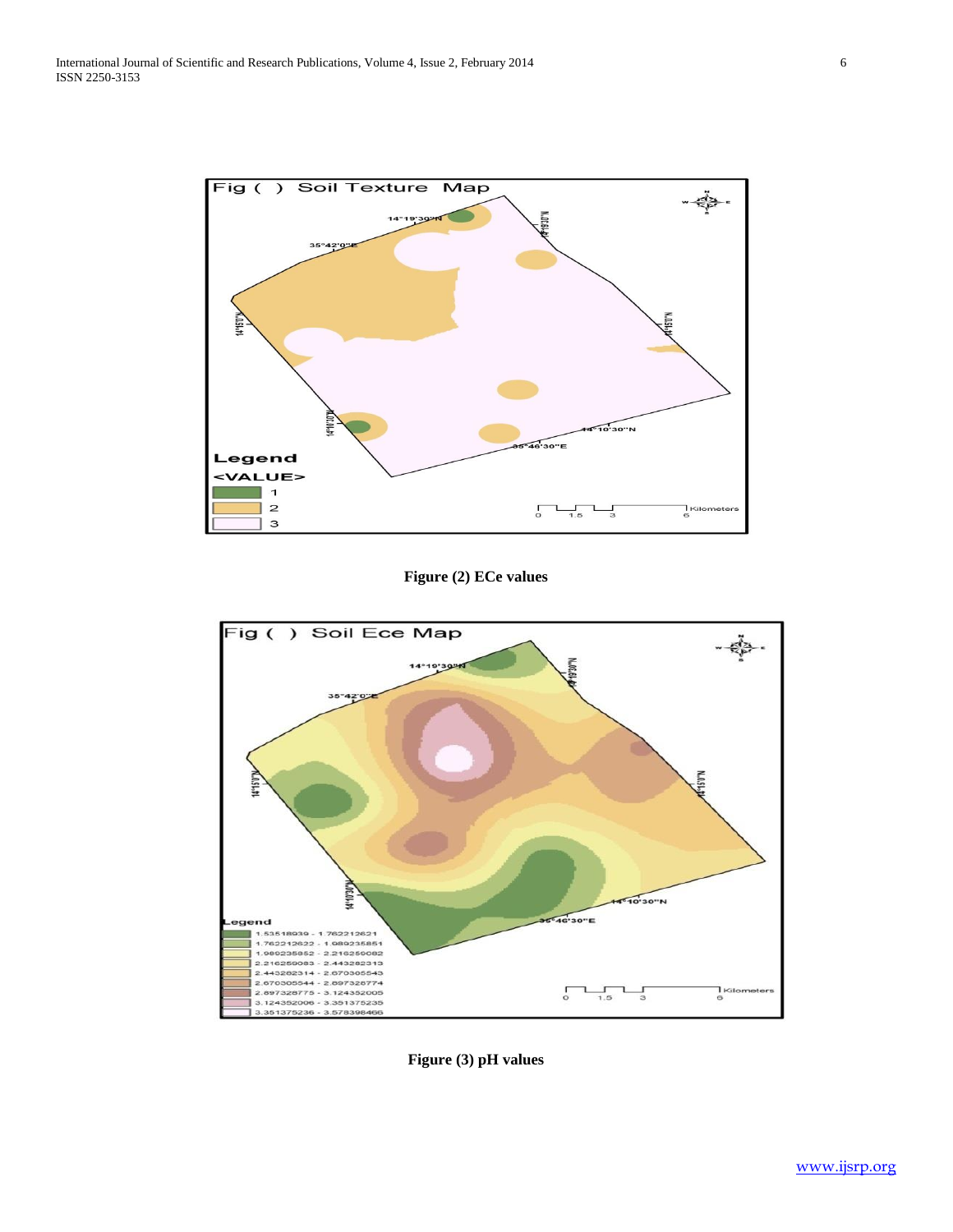

# **Fig 4 Soil Nitrogen Values**



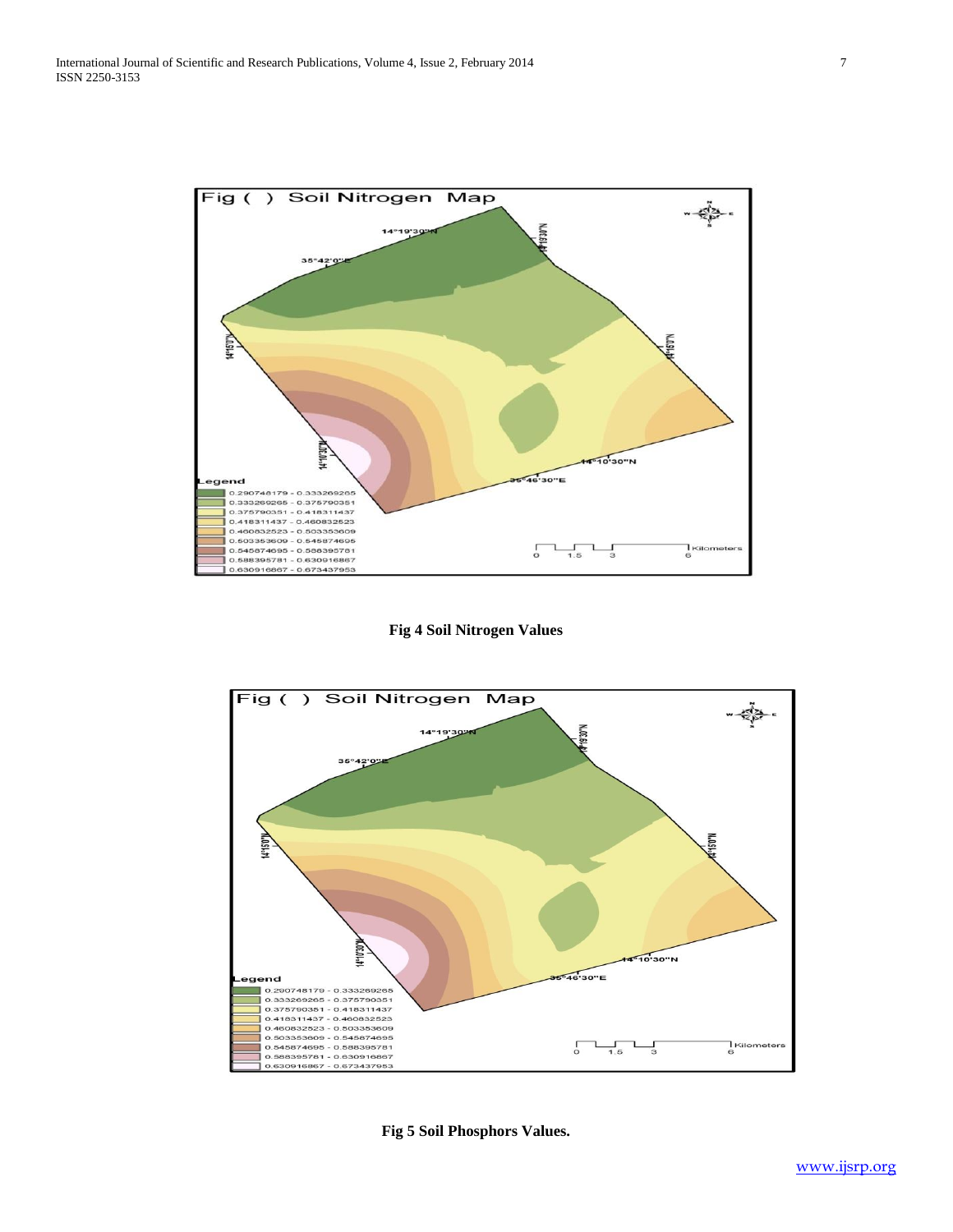

**Fig 6 Soil Potassium Values**